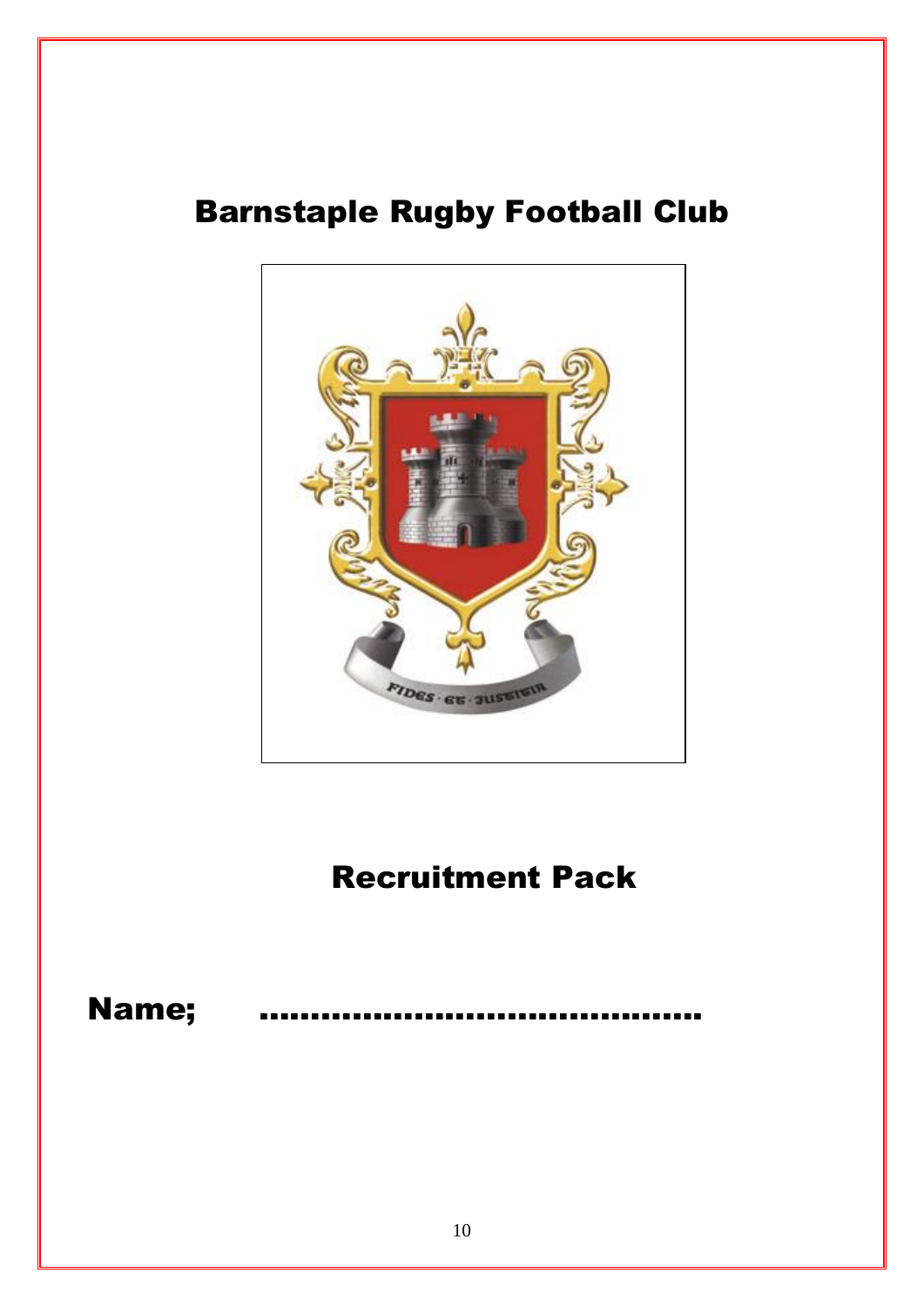

# **VOLUNTEER APPLICATION FORM**

| Full Name                             |  |
|---------------------------------------|--|
| Position Applied For and<br>Age Group |  |
| Address                               |  |
| Date of Birth                         |  |
| National Insurance<br>Number          |  |
| Telephone                             |  |
| <b>Email Address</b>                  |  |

| <b>References</b>                                                                                                                                                                                                                   | <b>Referee 1</b> | <b>Referee 2</b> |  |
|-------------------------------------------------------------------------------------------------------------------------------------------------------------------------------------------------------------------------------------|------------------|------------------|--|
| Please provide details of at least two referees, one of which should be able to comment on your work with<br>children and your suitability for the role in question. Please note references will not be accepted from<br>relatives. |                  |                  |  |
| Name                                                                                                                                                                                                                                |                  |                  |  |
| <b>Address</b>                                                                                                                                                                                                                      |                  |                  |  |
| Telephone                                                                                                                                                                                                                           |                  |                  |  |
| Referee Email Address                                                                                                                                                                                                               |                  |                  |  |

| Have you coached at a club / school previously | YES / NO |
|------------------------------------------------|----------|
| Please state where and dates                   |          |
|                                                |          |
|                                                |          |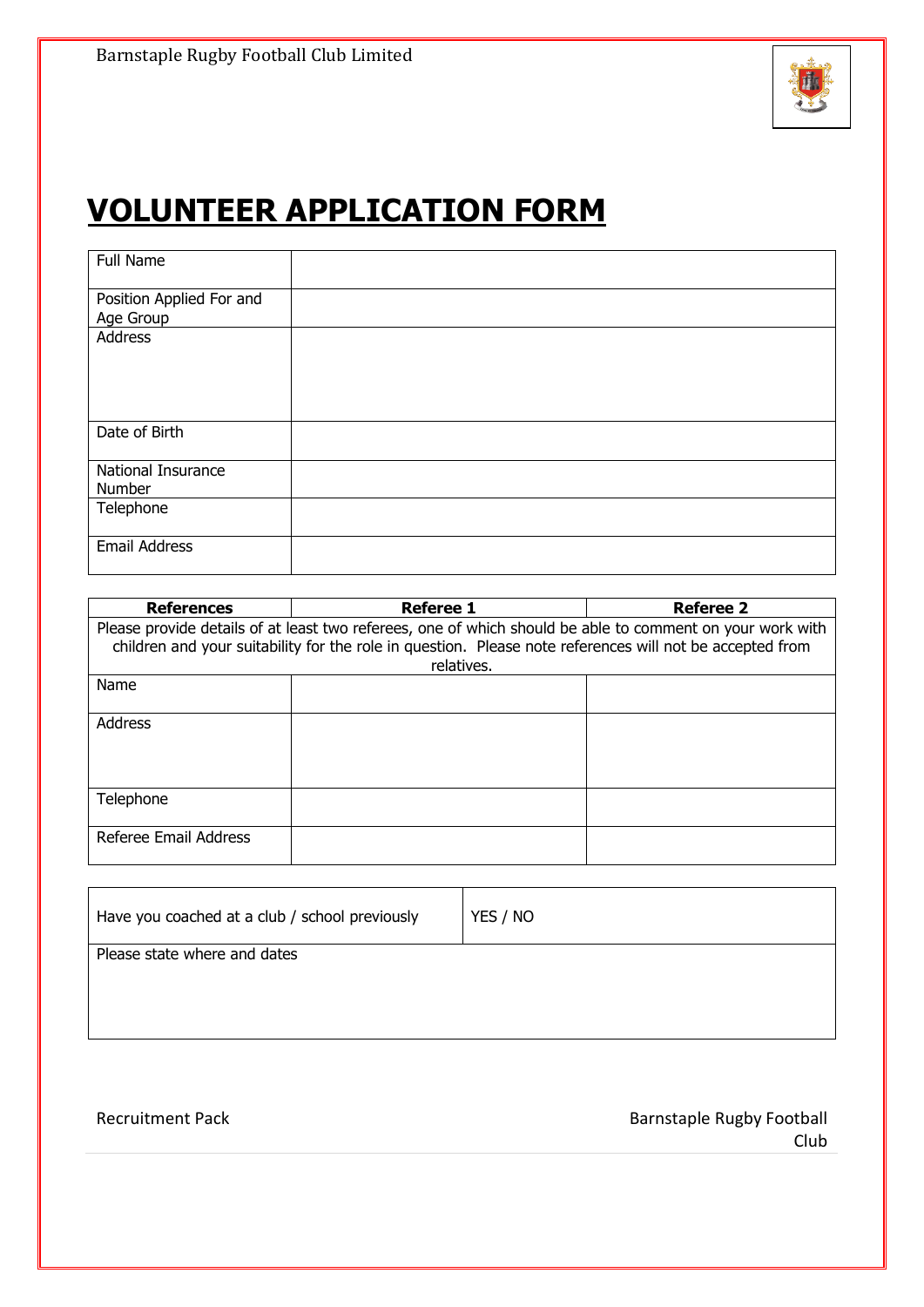

Please give examples of how you can demonstrate that you have the personal qualities, skills and expertise that is essential for the role you wish to volunteer for, and any additional qualities that you feel are desirable.

Coach License Number (if known)

Current Coaching Awards

Current non-Coaching Awards e.g. First Aid

A volunteer role within Barnstaple Rugby Football Club is exempt from the Rehabilitation of Offenders Act 197t, and you must declare whether you have any convictions, cautions and bind-overs, including any that would normally be regarded as 'spent' Please give full details below if applicable.

Please confirm that you are not disqualified from working with children, or subject to sanctions imposed by a regulatory or professional body e.g. Ofsted, the General Social Care or General Medical Council

Should your application be successful, you will be required to undertake an enhanced Disclosure and Barring Service (DBS) application prior to commencing any Regulated Activity with Children.

Please ensure that you have made yourself fully aware of Barnstaple Rugby Club's Codes of Conduct.

All appointments are for 12 months. For all newly appointed Volunteers there is a three-month probation period.

Providing false information on this form is an offence and could result in the application being rejected, dismissal from your role and possible referral to the police and / or ISA

| Signature   |  |
|-------------|--|
| <b>Date</b> |  |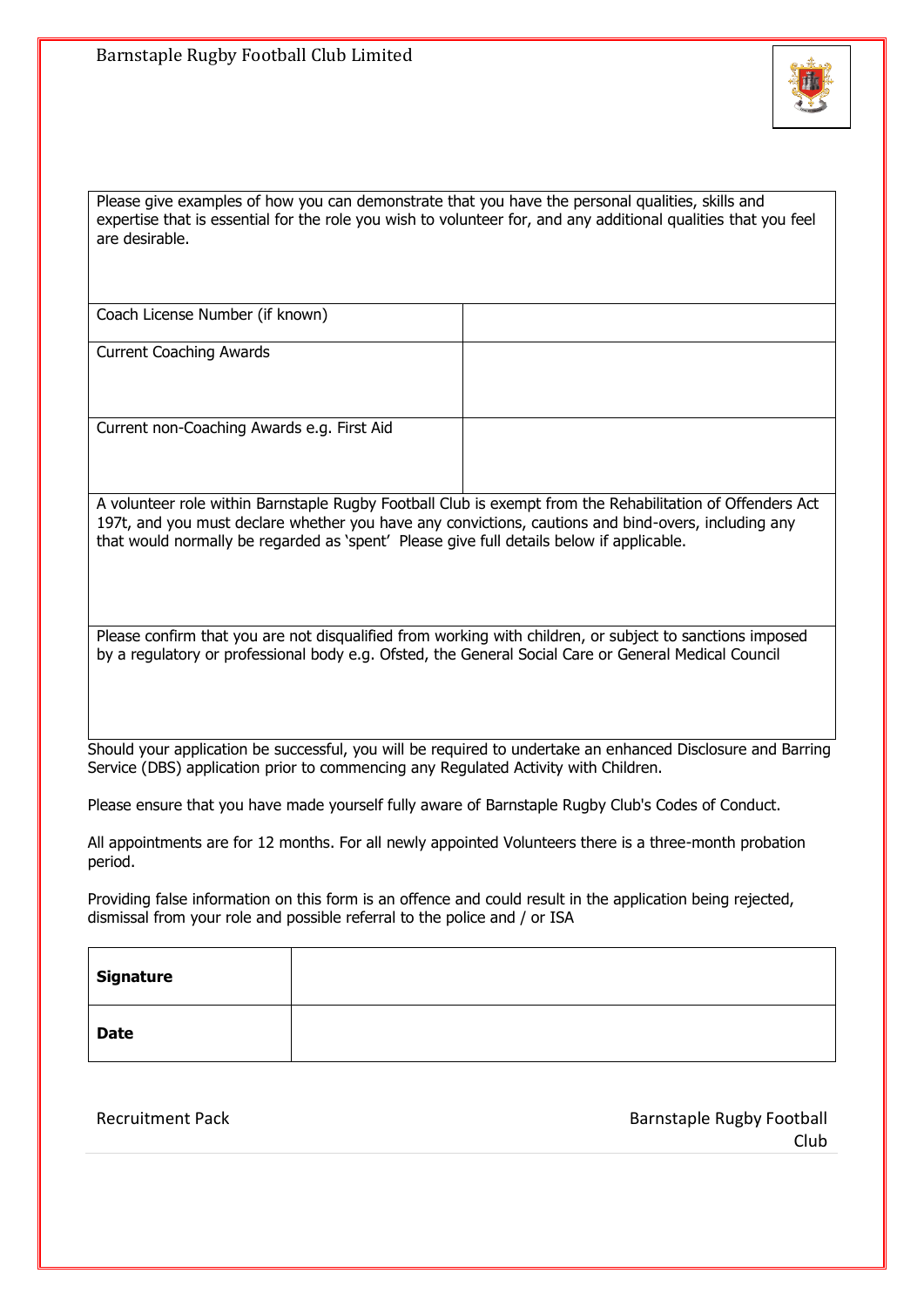

### **Volunteer Self-Declaration and Disclosure Form**

Private and Confidential

**For roles involving contact with children (under 18-year olds) and vulnerable adults** All information will be treated as confidential and managed in accordance with relevant data protection legislation and guidance. You have a right of access to information held on you under the Data Protection Act 1998.

### **Part One**

| For completion by the organisation:                |      |          |        |                                                                                            |
|----------------------------------------------------|------|----------|--------|--------------------------------------------------------------------------------------------|
| Name:                                              |      |          |        |                                                                                            |
|                                                    |      |          |        |                                                                                            |
| <b>Address and Postcode:</b>                       |      |          |        |                                                                                            |
|                                                    |      |          |        |                                                                                            |
|                                                    |      |          |        |                                                                                            |
| Telephone/Mobile No:                               |      |          |        |                                                                                            |
|                                                    |      |          |        |                                                                                            |
| Date of Birth:                                     |      |          |        |                                                                                            |
| Gender:                                            | Male | $\prime$ | Female |                                                                                            |
|                                                    |      |          |        |                                                                                            |
| Identification (tick box below):                   |      |          |        |                                                                                            |
|                                                    |      |          |        | I confirm that I have seen identification documents relating to this person, and I confirm |
| to the best of my ability that these are accurate. |      |          |        |                                                                                            |
|                                                    |      |          |        |                                                                                            |
| <b>Either</b>                                      |      |          |        |                                                                                            |
| UK Passport Number and Issuing Office              |      |          |        |                                                                                            |
|                                                    |      |          |        |                                                                                            |
| UK Driving Licence Number (with picture)           |      |          |        |                                                                                            |
| <b>Plus</b>                                        |      |          |        |                                                                                            |
| National Insurance Card or current Work            |      |          |        |                                                                                            |
| Permit Number                                      |      |          |        |                                                                                            |
| <b>Signature of authorised Club Officer:</b>       |      |          |        |                                                                                            |
|                                                    |      |          |        |                                                                                            |
| <b>Print name:</b>                                 |      |          |        |                                                                                            |
|                                                    |      |          |        |                                                                                            |
| Date:                                              |      |          |        |                                                                                            |
|                                                    |      |          |        |                                                                                            |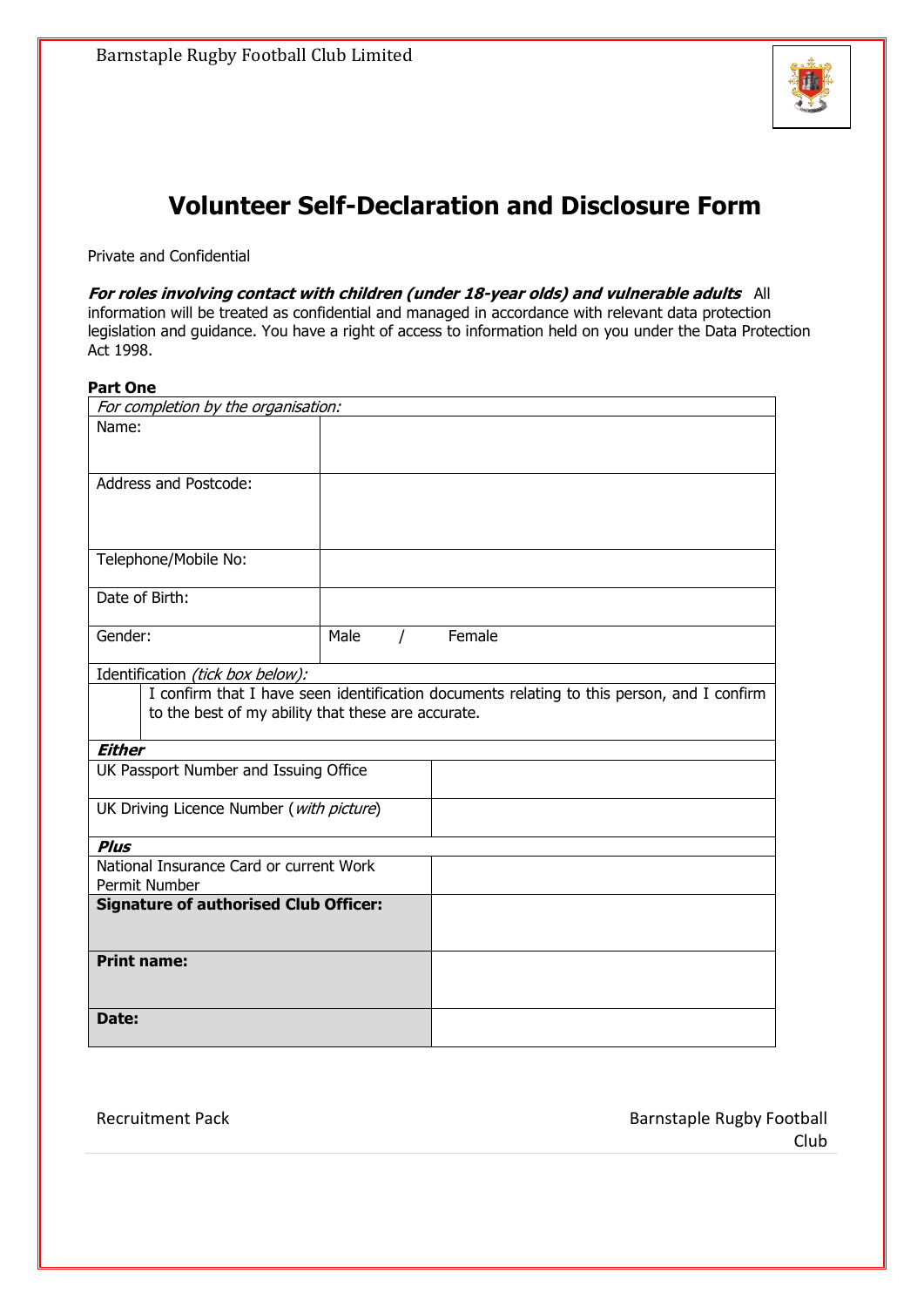

### **Part Two**

**NOTE:** If the role you are in or have applied for involves frequent or regular contact with or responsibility for children you will also be required to provide a valid DBS (Disclosure and Barring Service) certificate which will provide details of criminal convictions; this may also include a Barring List check depending on the nature of the role (see organisational guidance about eligibility for DBS checks).

| For completion by the individual (named in Part one):                                                                                                                                                                                                                                   |                                                                                                                                                                                                                                                                                                          |                                                                    |  |  |
|-----------------------------------------------------------------------------------------------------------------------------------------------------------------------------------------------------------------------------------------------------------------------------------------|----------------------------------------------------------------------------------------------------------------------------------------------------------------------------------------------------------------------------------------------------------------------------------------------------------|--------------------------------------------------------------------|--|--|
| Have you ever been known to any Children's Services department or Police<br>as being a risk or potential risk to children?                                                                                                                                                              | <b>YES</b><br><b>NO</b><br>(if Yes, provide information<br>below):                                                                                                                                                                                                                                       |                                                                    |  |  |
|                                                                                                                                                                                                                                                                                         |                                                                                                                                                                                                                                                                                                          |                                                                    |  |  |
| Have you been the subject of any disciplinary investigation and/or sanction<br>by any organisation due to concerns about your behaviour towards<br>children?                                                                                                                            |                                                                                                                                                                                                                                                                                                          | <b>YES</b><br><b>NO</b><br>(if Yes, provide information<br>below): |  |  |
|                                                                                                                                                                                                                                                                                         |                                                                                                                                                                                                                                                                                                          |                                                                    |  |  |
| Confirmation of Declaration (tick box below)                                                                                                                                                                                                                                            |                                                                                                                                                                                                                                                                                                          |                                                                    |  |  |
|                                                                                                                                                                                                                                                                                         | I agree that the information provided here may be processed in connection with recruitment purposes<br>and I understand that an offer of employment may be withdrawn or disciplinary action may be taken if<br>information is not disclosed by me and subsequently come to the organisation's attention. |                                                                    |  |  |
| In accordance with the organisation's procedures if required I agree to provide a valid DBS certificate and<br>consent to the organisation clarifying any information provided on the disclosure with the agencies<br>providing it.                                                     |                                                                                                                                                                                                                                                                                                          |                                                                    |  |  |
| I agree to inform the organisation within 24 hours if I am subsequently investigated by any agency or<br>organisation in relation to concerns about my behaviour towards children or young people.                                                                                      |                                                                                                                                                                                                                                                                                                          |                                                                    |  |  |
| I understand that the information contained on this form, the results of the DBS check and information<br>supplied by third parties may be supplied by the organisation to other persons or organisations in<br>circumstances where this is considered necessary to safeguard children. |                                                                                                                                                                                                                                                                                                          |                                                                    |  |  |
| <b>Signature:</b>                                                                                                                                                                                                                                                                       |                                                                                                                                                                                                                                                                                                          |                                                                    |  |  |
| <b>Print name:</b>                                                                                                                                                                                                                                                                      |                                                                                                                                                                                                                                                                                                          |                                                                    |  |  |
| Date:                                                                                                                                                                                                                                                                                   |                                                                                                                                                                                                                                                                                                          |                                                                    |  |  |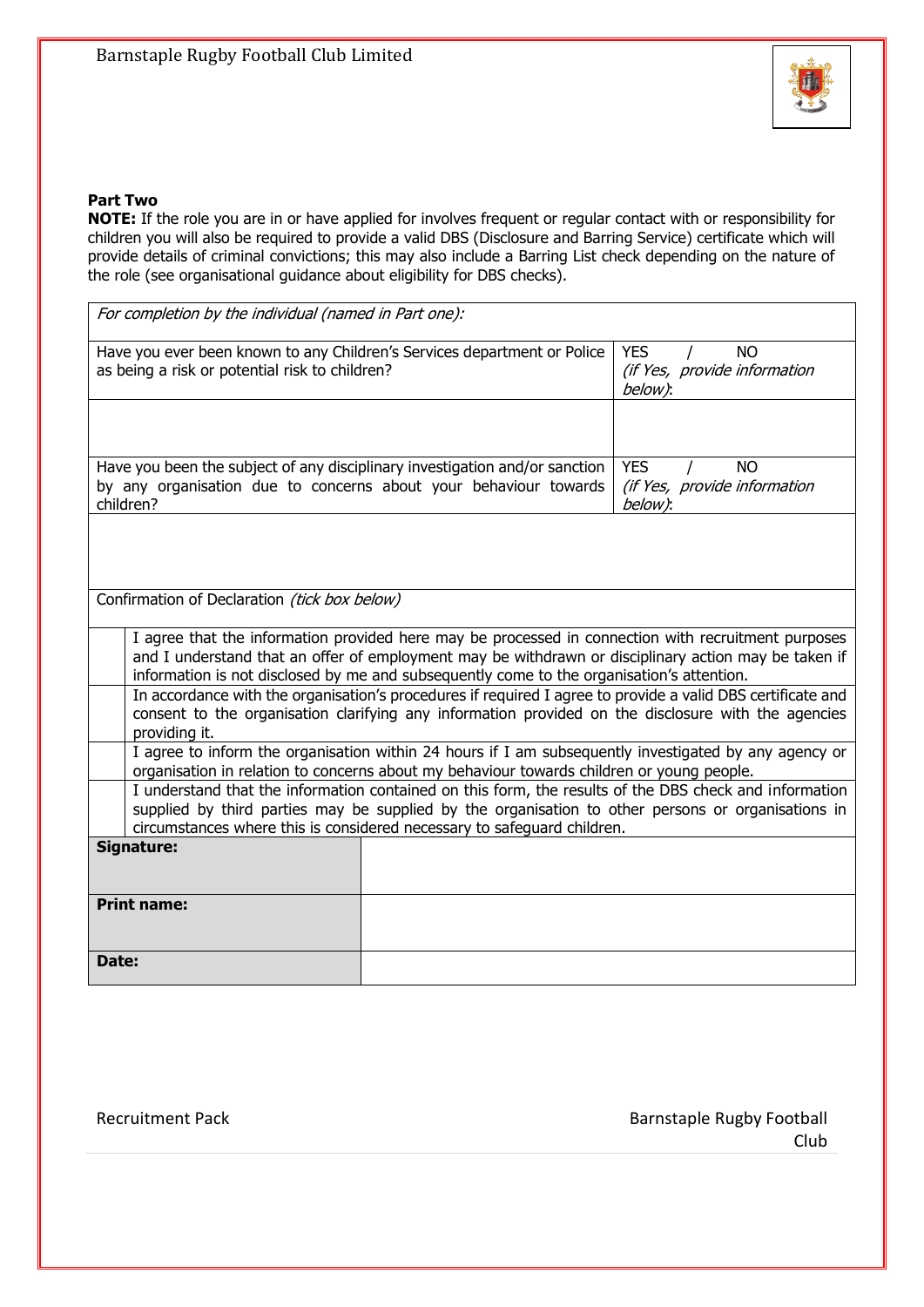

Insert Date

Referee Name Address 1 Address 2 Town **County** Postcode

Dear Sir or Madam

### **Re: Volunteer Name**

The above-named person has expressed an interest in voluntary work with Safe Rugby Football Club and has given your name and address as a referee.

Safe Rugby Club are committed to Safeguarding children and vulnerable adults and you should be aware that he post involves substantial access to and responsibility for children and vulnerable adults (Regulated Activity relating to Children or Vulnerable Adults). The role may include teaching, training, instruction and providing advice or guidance to children or vulnerable adults. This may relate to their physical, emotional or educational well-being.

A Barnstaple RFC volunteer needs to be someone who has a genuine care and respect for others, a good listener and able to communicate well. They need to be reliable, honest and trustworthy and able to be confidential. If you are happy to complete this reference, any information will be treated confidentially and in accordance with relevant legislation and guidance.

I would appreciate you being open and honest in your evaluation of this person. Please would you complete the enclosed form at your earliest convenience and return it to me in the envelope provided.

If you wish to discuss anything with me, please do not hesitate to contact me on the telephone number below.

May I thank you for your time and trouble in providing this information.

Yours faithfully

**Tony Wasley Club Safeguarding Officer Barnstaple Rugby Football Club Limited** 07792981832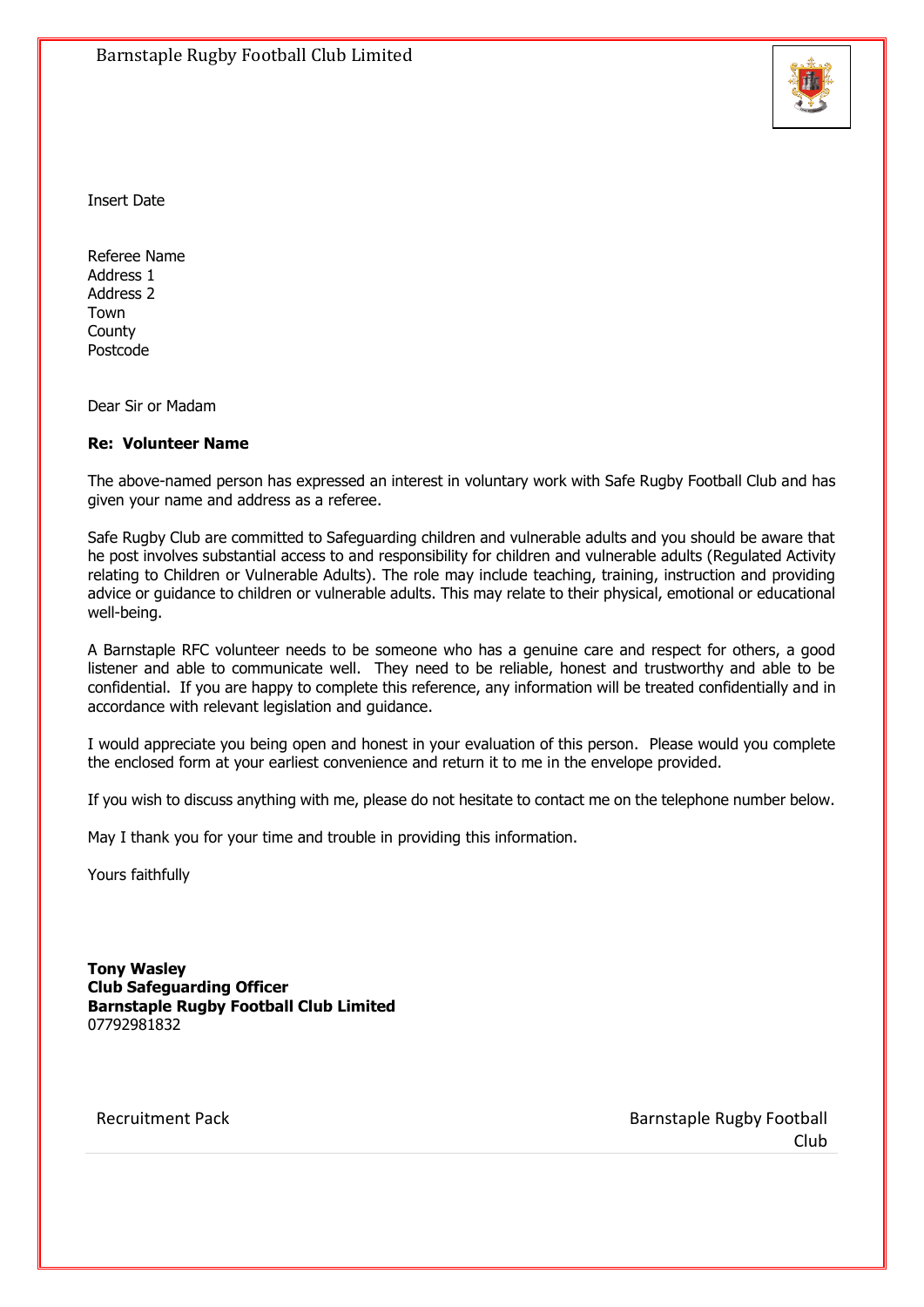

### **Volunteering – Regulated Activity Relating to Children VOLUNTEER REFERENCE**

| Name of Volunteer                                                                                                                                                                                                         |  |      |         |      |           |           |
|---------------------------------------------------------------------------------------------------------------------------------------------------------------------------------------------------------------------------|--|------|---------|------|-----------|-----------|
| How long have you known the<br>Volunteer?                                                                                                                                                                                 |  |      |         |      |           |           |
| In what capacity do you know<br>them?                                                                                                                                                                                     |  |      |         |      |           |           |
| The person named above has expressed an interest in working with our organisation as a volunteer which<br>will involve Regulated Activity Relating to Children. As an organisation committed to the welfare and           |  |      |         |      |           |           |
| protection of children, we wish to know if there is any reason at all to be concerned about this applicant's<br>suitability for this type of role.                                                                        |  |      |         |      |           |           |
| IF you are happy to complete this reference, any information will be treated confidentially and in accordance<br>with relevant legislation and guidance. We would appreciate you being open and honest in your evaluation |  |      |         |      |           |           |
| of this person.                                                                                                                                                                                                           |  |      |         |      |           |           |
| Please rate this person on the following $-$ please tick one box for each statement                                                                                                                                       |  |      |         |      |           |           |
|                                                                                                                                                                                                                           |  | Poor | Average | Good | Very Good | Excellent |
| Responsibility                                                                                                                                                                                                            |  |      |         |      |           |           |
| Maturity                                                                                                                                                                                                                  |  |      |         |      |           |           |
| Self-Motivation                                                                                                                                                                                                           |  |      |         |      |           |           |
| Ability to motivate others                                                                                                                                                                                                |  |      |         |      |           |           |
| Energy                                                                                                                                                                                                                    |  |      |         |      |           |           |
| Trustworthiness                                                                                                                                                                                                           |  |      |         |      |           |           |
| Reliability                                                                                                                                                                                                               |  |      |         |      |           |           |
| Please comment on their suitability to do voluntary work, including whether or not you feel they are<br>reliable, honest, trustworthy etc, and their suitability to work with children?                                   |  |      |         |      |           |           |
| Do you feel that they are able to take on the commitment necessary to do regular volunteer work?                                                                                                                          |  |      |         |      |           |           |

Do you know of any reasons why he/she should not become a volunteer for Barnstaple Rugby Football Club?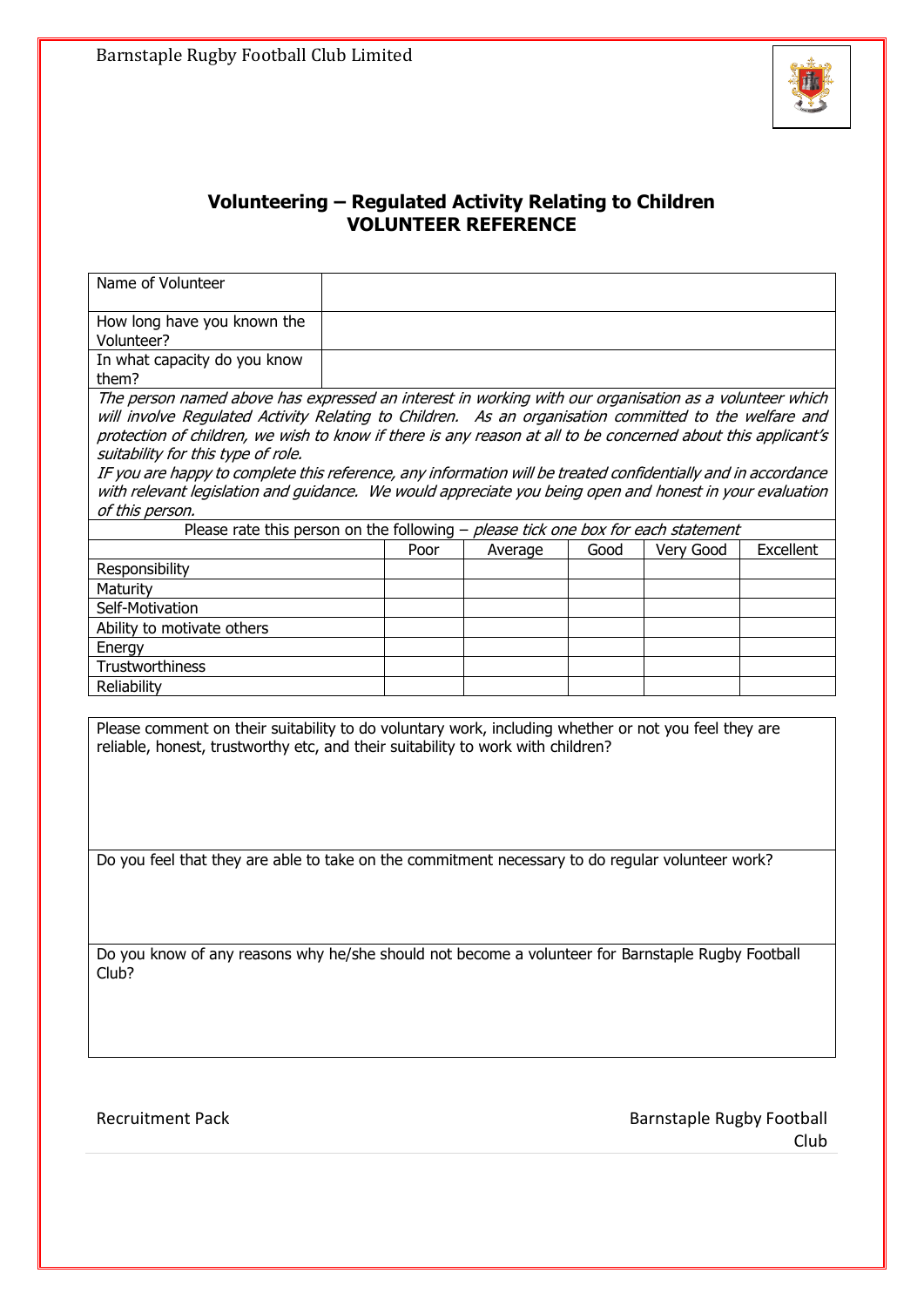

Do you feel that he/she has empathy, care and sensitivity to work with children or vulnerable adults?

A volunteer role within Barnstaple Rugby Football Club is exempt from the Rehabilitation of Offenders Act 1974. Please declare whether you are aware of any convictions, cautions and bind-overs, including any that would normally be regarded as 'spent' Please give full details below if applicable.

Please confirm if you are aware that the volunteer is disqualified from working with children, or subject to sanctions imposed by a regulatory or professional body e.g. Ofsted, the General Social Care or General Medical Council

This post involved substantial access to children. As an organisation committed to the welfare and protection of children, we wish to know if you have any concerns about the applicants' suitability for this type of role. Are there any other comments you wish to make?

| Signature        |  |
|------------------|--|
| Name in Full     |  |
| Address          |  |
| Telephone Number |  |